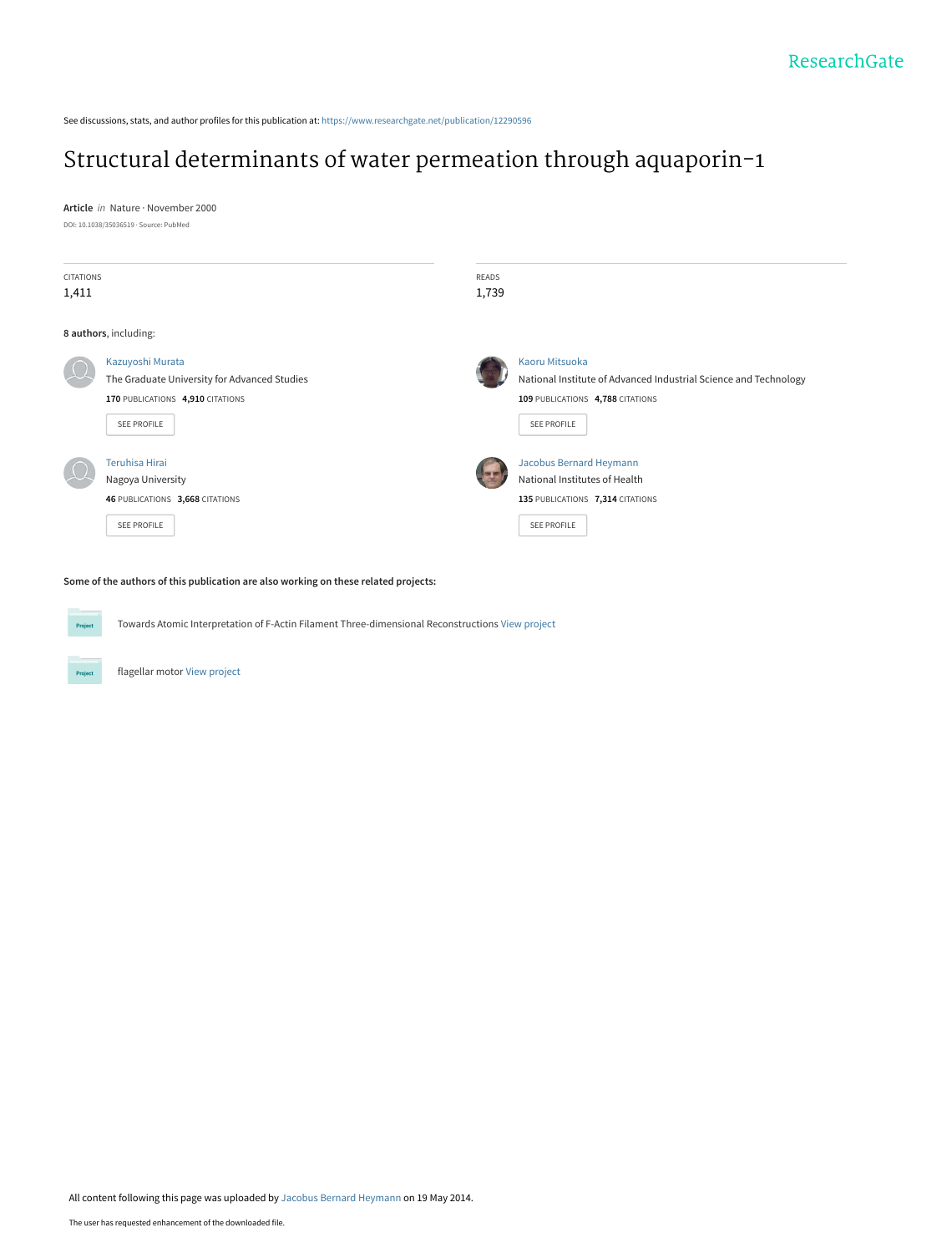# Structural determinants of water permeation through aquaporin-1

Kazuyoshi Murata\*†, Kaoru Mitsuoka†‡, Teruhisa Hirai†‡, Thomas Walz§, Peter Agre∥, J. Bernard Heymann¶, Andreas Engel¶ & Yoshinori Fujiyoshi $\ddagger$ 

\* National Institute for Physiological Sciences, Okazaki 444-8585, Japan

³ Department of Biophysics, Faculty of Science, Kyoto University, Kitashirakawa, Sakyo-ku, Kyoto, 606-8502, Japan

§ Department of Cell Biology, Harvard Medical School, 240 Longwood Avenue, Boston, Massachusetts, 02115-5730, USA

k Departments of Biological Chemistry and Medicine, Johns Hopkins University School of Medicine, Baltimore, Maryland 21205-2185, USA

¶ M. E. MuÈller-Institute for Microscopy at the Biozentrum, University of Basel, Basel CH-4056, Switzerland

 $\dagger$  These authors contributed equally to this work. ............................................................................................................................................................................................................................................................................

Human red cell AQP1 is the first functionally defined member of the aquaporin family of membrane water channels. Here we describe an atomic model of AQP1 at 3.8 Å resolution from electron crystallographic data. Multiple highly conserved amino-acid residues stabilize the novel fold of AQP1. The aqueous pathway is lined with conserved hydrophobic residues that permit rapid water transport, whereas the water selectivity is due to a constriction of the pore diameter to about 3 A over a span of one residue. The atomic model provides a possible molecular explanation to a longstanding puzzle in physiology—how membranes can be freely permeable to water but impermeable to protons.

The cells of all life forms are surrounded by a membrane and filled with water. Although simple lipid bilayers exhibit limited water permeability, membranes of red cells, cells in renal proximal tubules and in certain other tissues are extremely permeable to water. Waterselective membrane channel proteins were predicted in these tissues to explain the high water permeability (low activation energy) and reversible inhibition by mercuric ions<sup>1</sup>. AQP1 was first identified as an integral membrane protein in red blood cells and renal proximal tubules<sup>2,3</sup>, where it functions as a water-selective membrane pore<sup>4</sup>. The aquaporin water channel family is found throughout nature and is involved in numerous physiological processes<sup>5</sup>.

Biological membranes exquisitely control the entry and exit of ions from cells. Aquaporins have to be highly specific for water to prevent other solutes and ions from also crossing the membrane. Protons present a particularly difficult challenge, because the positive charge of a proton  $(H_3O^+)$  can move along a column of water by hydrogen bond exchange<sup>6</sup>. Proton fluxes across cellular membranes drive physiological processes, such as membrane fusion, vesicular transport, solute transport and ATP synthesis.

The first insight into the structure and function of AQP1 came from sequence analyses and expression studies in Xenopus laevis oocytes. The AQP1 monomer contains 269 amino-acid residues<sup>3</sup>, which form two tandem repeats of three membrane-spanning  $\alpha$ helices with amino- (N-) and carboxy- (C-) termini located on the cytoplasmic side of the membrane<sup> $7-9$ </sup>. In the hourglass model<sup>10</sup>, connecting loops B (cytoplasmic) and E (extracellular) each contain the consensus motif Asn-Pro-Ala and dip into the membrane from the opposite sides where they overlap, forming a single transmembrane aqueous pathway through each subunit of the AQP1 tetramer<sup>11,12</sup>. Reconstitution of highly purified human red cell AQP1 into well-ordered membrane crystals has permitted definition of AQP1 structure at increasingly higher levels of resolu- $\frac{13-16}{10}$ . Here we present an atomic model of AQP1 and discuss the structural basis for water selectivity.

### Density map from electron crystallography

The two-dimensional (2D) crystals of AQP1 used in this study were of limited size, typically  $1 \mu m$  in diameter, making high-resolution data collection difficult especially at highly tilted conditions, whereas diffraction patterns from non-tilted crystals showed clear spots to a higher resolution than  $3.5 \text{ Å}$ . A helium-cooled electron microscope<sup>17,18</sup> helped us to improve the resolution of our structural analysis by reducing the effects of radiation damage as well as by enabling us to record a large number of electron micrographs and diffraction patterns. By selecting only images and electron diffraction patterns taken from well-ordered crystals, as judged by image analysis and comparison with a preliminary merged three-dimensional (3D) data set; we calculated a 3D density map at a resolution of  $3.8 \text{ Å}$  in the membrane plane and  $4.6 \text{ Å}$  normal to the membrane (Table 1).

The AQP1 monomer contains six tilted, membrane-spanning  $\alpha$ helices forming a right-handed bundle<sup>13,16,19</sup>. The 3.8 A map clearly resolves protrusions corresponding to individual side chains on membrane-spanning  $\alpha$ -helices; these permitted unambiguous assignment of the  $\alpha$ -helical structure. We established the quality and correctness of the final atomic model by alignment of 164 aquaporin sequences<sup>20</sup>, computational fitting of  $\alpha$ -helical fragments to the 4.5 Å map<sup>21</sup>, and by mutagenesis<sup>10</sup>.

The quality of our crystallographic data was relatively poor, as seen in the phase residual of  $40.3^{\circ}$  (Table 1). Nevertheless, the phase

| Table 1 Electron crystallographic data                                                                                                                                                               |                                                                                                                                                     |  |  |  |  |
|------------------------------------------------------------------------------------------------------------------------------------------------------------------------------------------------------|-----------------------------------------------------------------------------------------------------------------------------------------------------|--|--|--|--|
| Two-dimensional crystals<br>Layer group<br>Unit cell<br>Thickness                                                                                                                                    | $p42_{12}$<br>$a = b = 96.0 A$<br>100 A (assumed)                                                                                                   |  |  |  |  |
| Electron diffraction<br>Number of diffraction patterns merged<br>Resolution<br>$R$ <sub>Friedel</sub><br>$R_{\text{merge}}$<br>Observed amplitudes to 3.8 Å<br>Maximum tilt<br>Fourier space sampled | 135<br>3.8 A (in membrane plane)<br>4.4 A (normal to membrane plane)<br>44.0%<br>49.5% (54.3% from 4.3 to 3.8A)<br>85.254<br>$611^{\circ}$<br>88.0% |  |  |  |  |
| Phase determination by image processing<br>Processed images<br>Resolution<br>Average phase residual<br>Observed phases to 3.8 A<br>Maximum tilt<br>Fourier space sampled*                            | 103<br>3.8 A (in membrane plane)<br>4.6 Å (normal to membrane plane)<br>40.3° (58.2° from 4.3 to 3.8 Å)<br>24.181<br>$62.0^{\circ}$<br>54.0%        |  |  |  |  |
| Crystallographic refinement<br>Crystallographic P factor (96 A to 3.8 A)<br>Free R factor (96 A to 3.8 A)                                                                                            | 39.9%<br>41.7%                                                                                                                                      |  |  |  |  |

\* Only reflections with a figure of merit over 0.5 were included.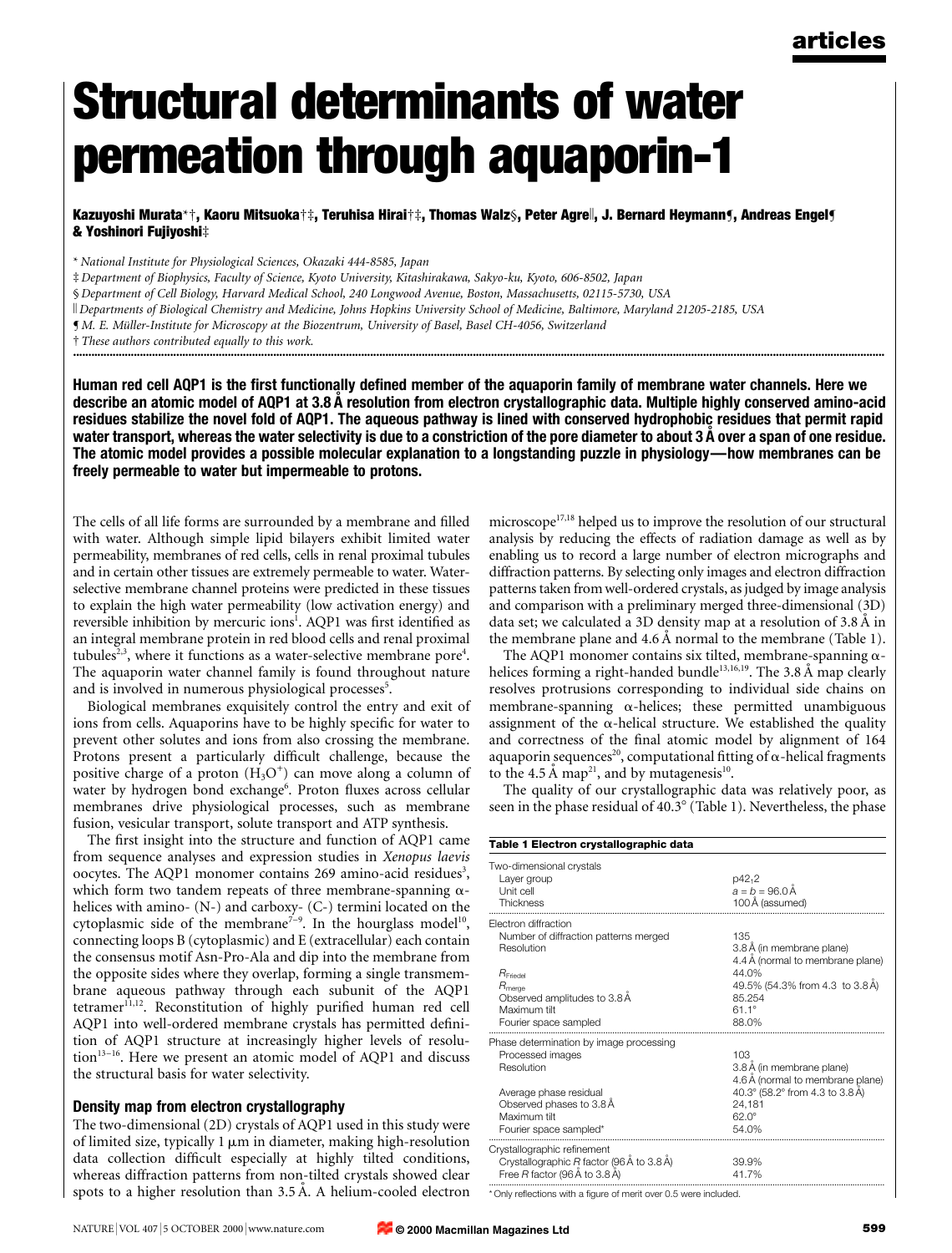residual corresponds to a figure of merit of 0.76, similar or better than the initial phases ordinarily determined by X-ray crystallography. The quality of the map was sufficient for model building (Fig. 1), although surface loops were less well defined, so their positions represent the most likely assignment.

### Protein fold of the AQP1 monomer

The order of  $\alpha$ -helices in the AQP1 monomer was previously

unknown. Beginning at the four-fold axis of the tetramer, the helices are arranged: 2-1-3 (first repeat), 5-4-6 (second repeat). In the first repeat, helices 1 and 2 run almost parallel to each other, and are tilted to approximately the same angle. Helix 3 is oriented almost perpendicular to the axis roughly defined by the top-on view of the first two helices. The arrangement of the first and second repeat exhibits a pseudo two-fold axis running parallel to the membrane plane at the centre of the molecule (Fig.  $2a-c$ ).



Figure 1 Representative areas of the AQP1 potential map with the fitted atomic model. a, Interaction of helices 1 and 3; the arrow depicts Gly 104. **b**, Ridges into grooves structure for the stable interaction between helices 2 and 5; the arrows show Gly 57 and Gly 173. c, Interaction of helices 4 and 6; the arrow indicates Gly 219. d, Ion pair formed by Glu 17 and His 74. e, Hydrogen bonding between Ser 71 and Tyr 97 (one of the noisiest

parts of the potential map at the membrane surface). **f**, **g** Density for helix 3 and the corresponding helix 6. A cluster of large protrusions were assigned to aromatic residues Trp 210, Phe 212, and Trp 213 in helix 6; no bulky protrusions are found in the density assigned for helix 3. h, Section through the monomer close to Cys 189 in loop E. The yellow triangle indicates the four-fold axis of the AQP1 tetramer.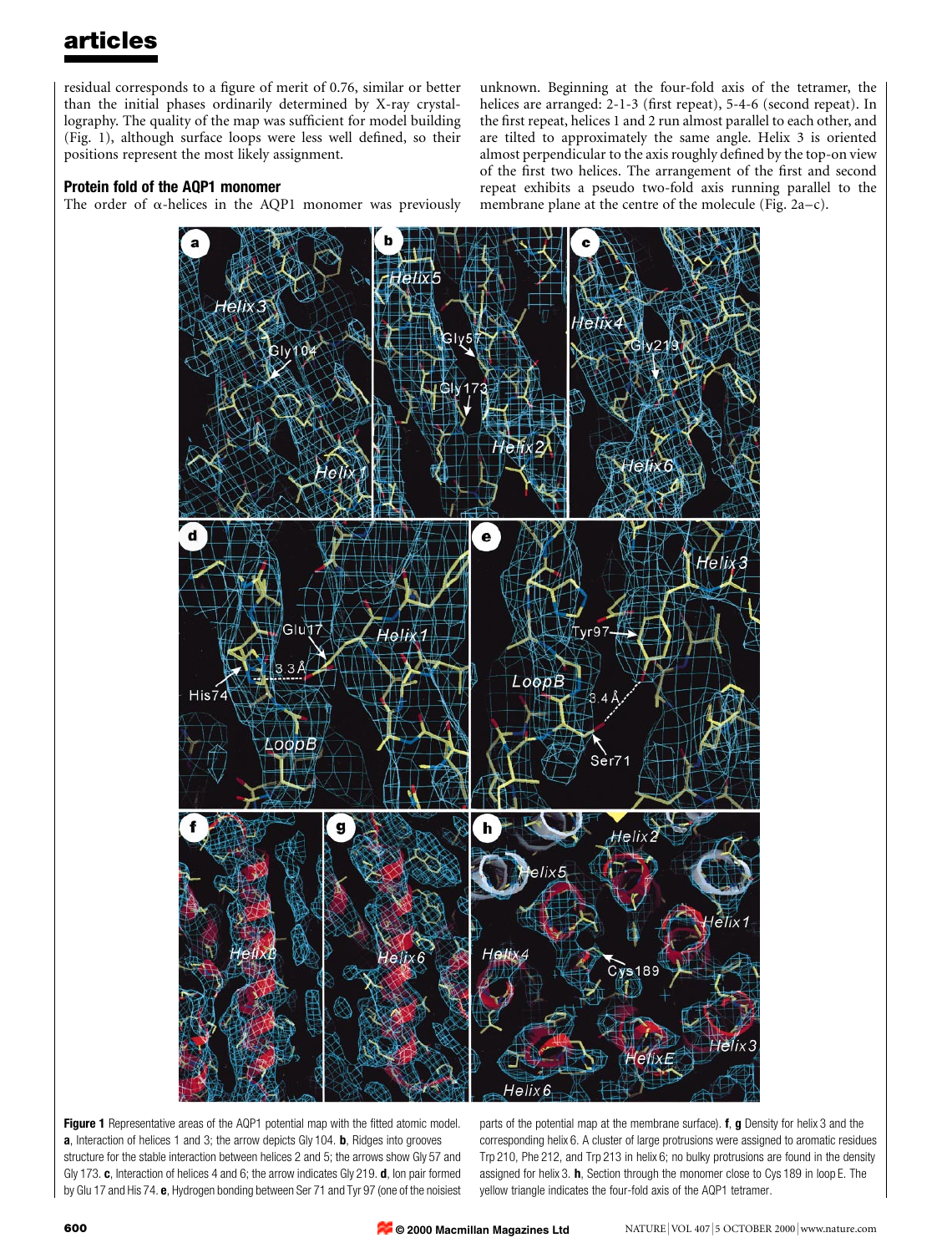The short N terminus of AQP1 is located on the cytoplasmic side of the membrane (Fig. 3). Helix 1 then crosses the membrane and is connected to helix 2 by the extended extracellular loop A with the glycosylation site Asn 41 forming a weak density in our map. Helix 2 returns back through the membrane adjacent to helix 1 near the four-fold axis of the AQP1 tetramer. At the cytoplasmic end of helix 2, loop B folds back into the membrane positioning the Asn-Pro-Ala motif midway through the membrane. Following the Asn-Pro-Ala motif, loop B forms the short pore helix HB located adjacent to helix 6. At the cytoplasmic surface farthest from the four-fold axis, HB emerges from the membrane and connects to helix 3, which crosses the membrane adjacent to helix 1 and terminates on the extracellular surface. The first and second repeat of each monomer are connected by the 18-residue loop C which spans the entire extracellular surface of the monomer joining helix 3 to helix 4 (Fig. 2a and b). Oriented opposite to the first repeat, the second repeat begins at the extracellular surface as helix 4 which crosses the membrane and is connected to helix 5 by the short loop D near the four-fold axis. Helix 5 returns back through the membrane between helix 4 and helix 2 to the extracellular surface. Loop E folds back into the membrane from the extracellular side, and the Asn-Pro-Ala motif is positioned near the centre of the molecule where it crosses the Asn-Pro-Ala motif in loop B at a right angle (Fig. 2c, 4a and c), and forms the short pore helix HE. Helix 6 crosses the membrane adjacent to



Figure 2 Ribbon representations of the AQP1 fold depicting the six membrane-spanning helices, the two pore helices, and the connecting loops in different colours. a, End-on view from the extracellular surface; **b**, side view; **c**, end-on view from the cytoplasmic surface. d, Cylinder model of the AQP1 tetramer; end-on view from the extracellular surface;

e, side view. Yellow diamonds and yellow dotted line indicate the four-fold axis of the AQP1 tetramer. Dotted lines and spindle in white show the pseudo two-fold axis of the AQP1 monomer. Grey bands indicate the surface of the lipid bilayer.  $a-c$  were prepared with MOLSCRIPT<sup>45</sup> and Raster 3D<sup>46</sup>.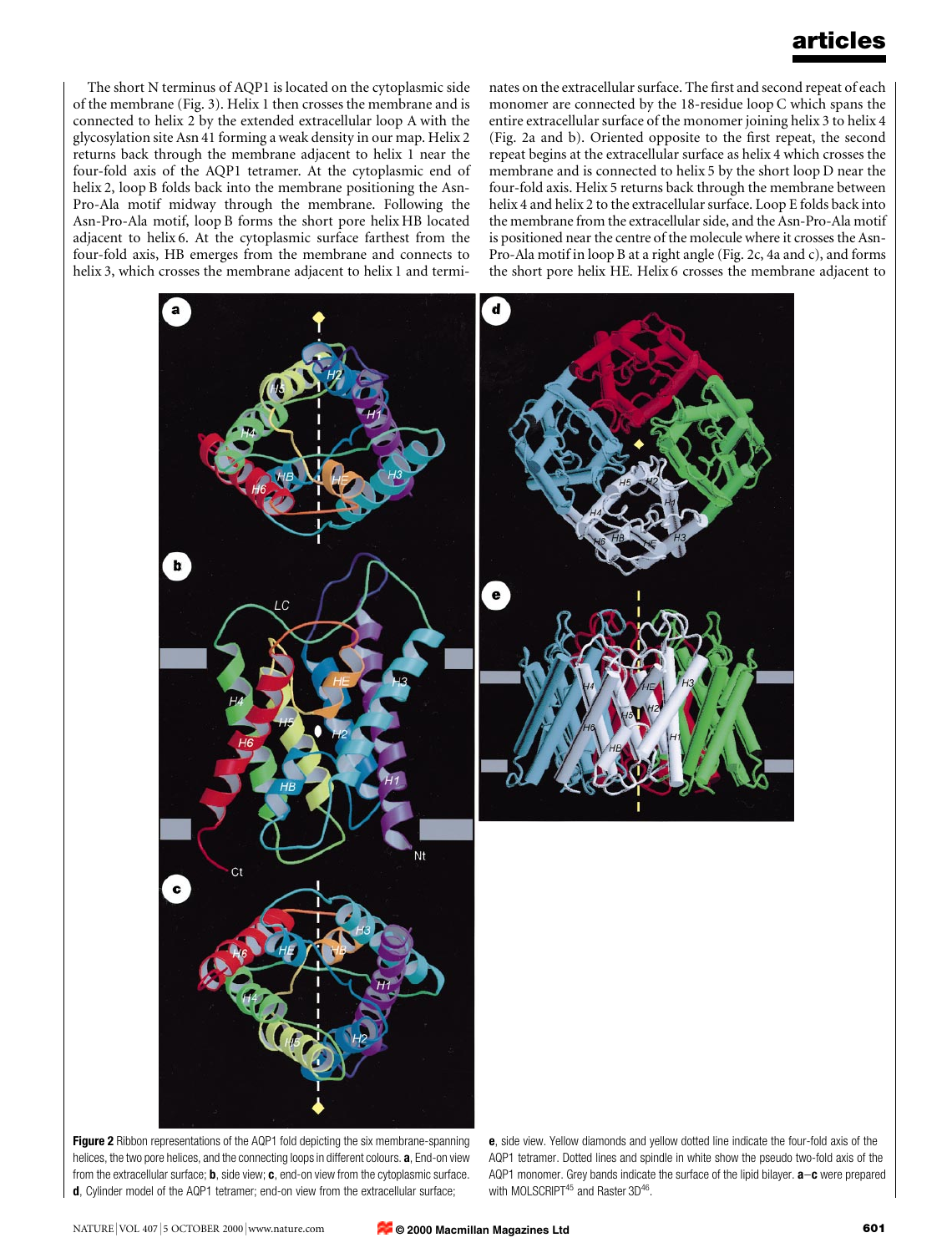helix 4, with the C-terminus emerging on the cytoplasmic side of the membrane (Fig. 3).

Three large helical crossing angles stabilize the right-handed coiled-coil interactions (Table 2). Helices 1 and 3 (36.7°), helices 4 and 6 (40.9 $^{\circ}$ ), and helices 2 and 5 (28.5 $^{\circ}$ ) all have highly conserved glycine residues at the contact sites. The glycine residues at the contact region, Gly 104 for helices 1 and 3, Gly 219 for helices 4 and 6, are shown in Fig. 1a and 1c. The crossing of helix 2 (first repeat) and helix 5 (second repeat) is maintained by interactions involving highly conserved residues Gly 57 and Gly 173 (Fig. 1b). The fitting of ridges into grooves in helices 2 and 5 lock the two AQP1 helical bundles together closely at the four-fold axis of the tetramer, opposite to the site where HB and HE interact with helices 6 and 3 (Fig. 2a). The conserved glycines<sup>20</sup> in helices 3 and 6 reveal the GlyxxxGly motif that is a framework for transmembrane helixhelix association<sup>22</sup> (Ala 100, Gly 104, Ala 108 in helix 3, Gly 215, Gly 219, Ala 223 in helix 6; glycine can sometimes be replaced by alanine in the motif). Thus, the  $\alpha$ -helices in both repeats are held together near the interior and exterior surfaces of the monomer. Gly 82 in pore helix HB forms the contact site with helix 6 and Gly 198 in pore helix HE interacts with helix 3.

Additional highly conserved residues are concentrated in and around the two functional loops B and E that are closely positioned in the interior of the monomer<sup>20</sup>. Loops B and E are held together by van der Waals interactions between the prolines in the two Asn-Pro-Ala motifs (Pro 77 and Pro 193) that cross each other at an angle of approximately  $90^{\circ}$  (Fig. 4a and c). The asparagines in the Asn-Pro-Ala motifs cap the N-terminal end of the pore helices by hydrogen bonding with the main-chain NH groups at Val 79 and Arg 195. The positions of functional loops B and E are stabilized through ion pairs and hydrogen bonds. His 74 (loop B) forms an ion pair with the conserved Glu 17 (helix 1) anchoring the position of pore loop B (Fig. 1d), whereas Arg 195 in pore helix HE is connected by a salt bridge to the conserved Glu 142 (helix 4). The density for Arg 195 is less clear and could be pointing towards the membrane surface; however, this possibility seems to be very unlikely because of the conservation of this arginine in the aquaporin family. These ion pairs are stabilized by conserved polar residues that surround them within the membrane, Thr 80, Gln 101 and Ser 196. The positions of the NH groups in the main chain of the pore loops are stabilized by hydrogen bonds to highly conserved threonine residues, Thr 21

(helix 1) and Thr 146 (helix 4). In addition, the side chain of Ser 71 (loop B) forms a hydrogen bond with Tyr 97 (helix 3), further stabilizing the position of this loop (Fig. 1e).

### AQP1 tetramer

AQP1 is a homotetramer (Fig. 2d and e). Stability may result from accommodation of each monomer as a tight-fitting wedge within the tetramer. The relative insolubility of AQP1 in certain  $d$ etergents<sup>12</sup> indicates that surrounding lipids may be tightly attached. Sufficient space lies between adjacent tetramers in the 2D membrane crystals to accommodate at least one lipid molecule that may be important in crystal formation. Amino-acid residues interacting with the acyl chains of the lipids in the tetramer are found in helices 3 and 6 and pore helices HB and HE, which reside at the exteriors of the monomers.

Each monomer interacts with two neighbouring monomers through membrane-spanning  $\alpha$ -helices. Helices 1 and 2 form lefthanded coiled-coil interactions with helices 4 and 5 of the neighbouring monomer with crossing-angles of  $48.5^{\circ}$  and  $48.0^{\circ}$ . Helix 1 also interacts with helix 5 of the adjacent monomer at the extracellular surface, whereas helix 2 interacts with helix 4 of the adjacent monomer at the cytoplasmic surface. These interactions are probably stabilized by a network of hydrogen bonds between residues Ser 59, Thr 62, and Gln 65 (helix 2) with residues Gln 148, Cys 152, and Thr 156 (helix 4 of the adjacent monomer).

Interactions between loops may also contribute to tetramer stability. Loops A in the four monomers surround the four-fold axis of the tetramer on the extracellular surface, whereas loops D surround the axis on the cytoplasmic surface. The 3.8-A structure

| Table 2                                  |                          |                          |                                              |                                                                                                                     |
|------------------------------------------|--------------------------|--------------------------|----------------------------------------------|---------------------------------------------------------------------------------------------------------------------|
|                                          | Start                    | Fnd                      | Tilt angle to<br>membrane normal<br>(degree) | Angle between<br>two helices<br>(degree)                                                                            |
| Helix 2<br>Helix 1<br>Helix 3<br>Helix B | 49<br>8<br>95<br>77      | 66<br>36<br>115<br>84    | 23.7<br>27.2<br>39.9<br>34.2                 | 17.5 (h <sub>2</sub> to h <sub>1</sub> )<br>36.7 (h1 to h3)<br>9.0 (h3 to hB)<br>33.9 (hB to h6)<br>42.4 (hE to h3) |
| Helix F<br>Helix 6<br>Helix 4<br>Helix 5 | 193<br>208<br>137<br>167 | 200<br>228<br>155<br>183 | 37.6<br>33.5<br>24.3<br>24.8                 | 4.9 (hE to h6)<br>40.9 (h6 to h4)<br>5.8 (h4 to h5)<br>28.5 (h <sub>2</sub> to h <sub>5</sub> )                     |





bands. The density map did not allow us to trace the seven N- and 36 C-terminal aminoacid residues (grey). On the left side, the hydrophobicity of the molecular surface of AQP1 is shown, indicating the boundaries of the lipid bilayer. Hydropathy plots were calculated from all amino-acid residues (red) and from residues not buried (black).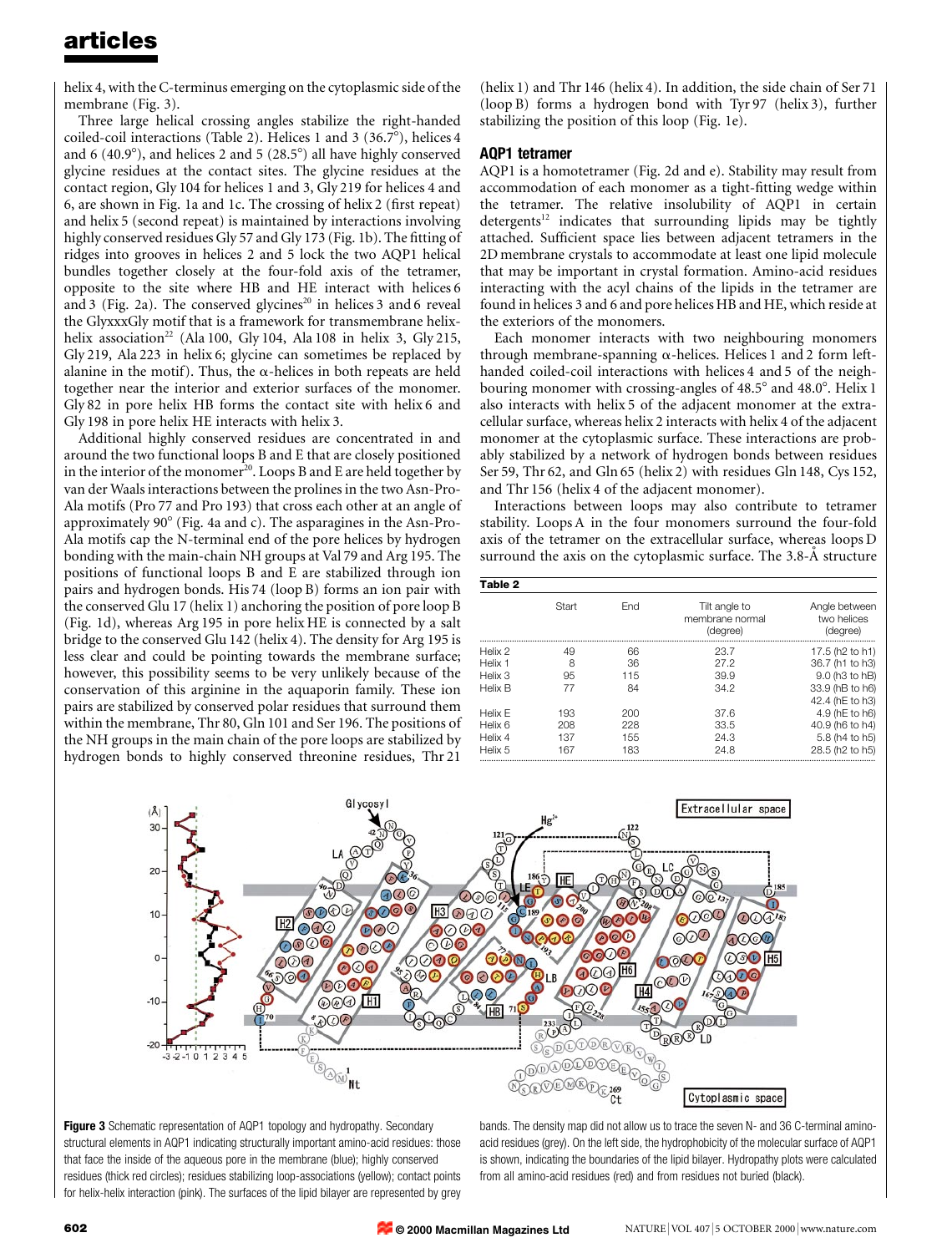reveals a protrusion from the extracellular surface of the AQP1 tetramer, whereas the cytoplasmic side forms a shallow depression (Fig. 2b and e). The N terminus extends from the periphery of the tetramer on the cytoplasmic side in close proximity to the C terminus of the adjacent monomer.

Helices 2 and 5 incline towards the four-fold axis at the extracellular side and the cytoplasmic side of the membrane (Fig. 2d). The narrowest parts about the four-fold axis reside close to both membrane surfaces near Val 50 (helix 2) and Leu 170 (helix 5). At this level, the gap in the space-filling model without hydrogen atoms has a diameter of about 3.5 Å. At its widest, the diameter of the gap is approximately  $8.5 \text{ Å}$ , which is insufficient to accommodate a lipid molecule. The hydrophobic environment, however, suggests that this space is filled with a hydrophobic molecule. Thus, the space at the four-fold axis of the tetramer does not form a pathway for water.

#### Structure of the aqueous pore

The critical function of AQP1 is its exceptional water permeability,  $3 \times 10^{9}$  molecules per monomer per second<sup>23-25</sup>. As predicted by the hourglass model<sup>10</sup>, loops B and E interact with each other through their Asn-Pro-Ala motifs, forming part of the surface of the aqueous pore (Fig. 4a and b). Helices 2 and 5 together with the C-terminal halves of helices 1 and 4 form the remaining surface of the pore (blue residues, Fig. 3). The  $3 \text{ Å}$  diameter of the narrowest part of the pore measured by van der Waals distance, determined from a carboncarbon distance of 6.5 Å, is only slightly larger than the 2.8 Å diameter of a water molecule (Fig. 4a). Although the span of this constriction is only one amino-acid residue, this would block passage of larger solutes and ions. Unlike the potassium channel<sup>26</sup>, AQP1 does not contain a structure to liberate ions from their hydration shell. Thus, the atomic model of AQP1 is consistent with biophysical measurements that showed no solute, ion or proton permeability $25,27,28$ .

The  $3 \text{ Å}$  constriction in the pore is located in the centre of the membrane just beside the region where loops B and E interact with each other. Ile 60 (helix 2), Phe 24 (helix 1), Leu 149 (helix 4) and Val 176 (helix 5) form a hydrophobic surface lining the inside of the pore adjacent to Asn 76 and Asn 192 of the Asn-Pro-Ala motifs (Fig. 4a and b). Two histidines are located within  $5\overline{A}$  of the pore constriction. His 74 is highly conserved and forms an ion pair with Glu 17 (Fig. 1d). His 180 is conserved in water-selective



Figure 4 Ribbon and space-filled diagrams representing the structure of the aqueous pore in AQP1. **a**, Section cut parallel to the plane of the membrane through the centre of the AQP1 monomer showing the constriction of the pore. **, Space-filled model of the** same view as  $a$  showing the pore diameter.  $c$ , Section cut across the membrane as outlined by red rectangle-lines perpendicular to the plane in **a**, showing the side view of the interior of the AQP1 pore.  $d$ , Space-filled model of the same view as in panel  $c$ 

showing the widening (top and bottom) and constriction of the pore (centre). Yellow diamonds in a and b show the four-fold axis of the AQP1 tetramer. Side chains facing the inside of the aqueous pore are indicated: hydrophobic side chains at the pore constriction (yellow); Asn 76 and Asn 192 (red); cysteine (green); His 180 (blue).  $a-d$  were prepared with MOLSCRIPT<sup>45</sup> and Raster 3D<sup>46</sup>.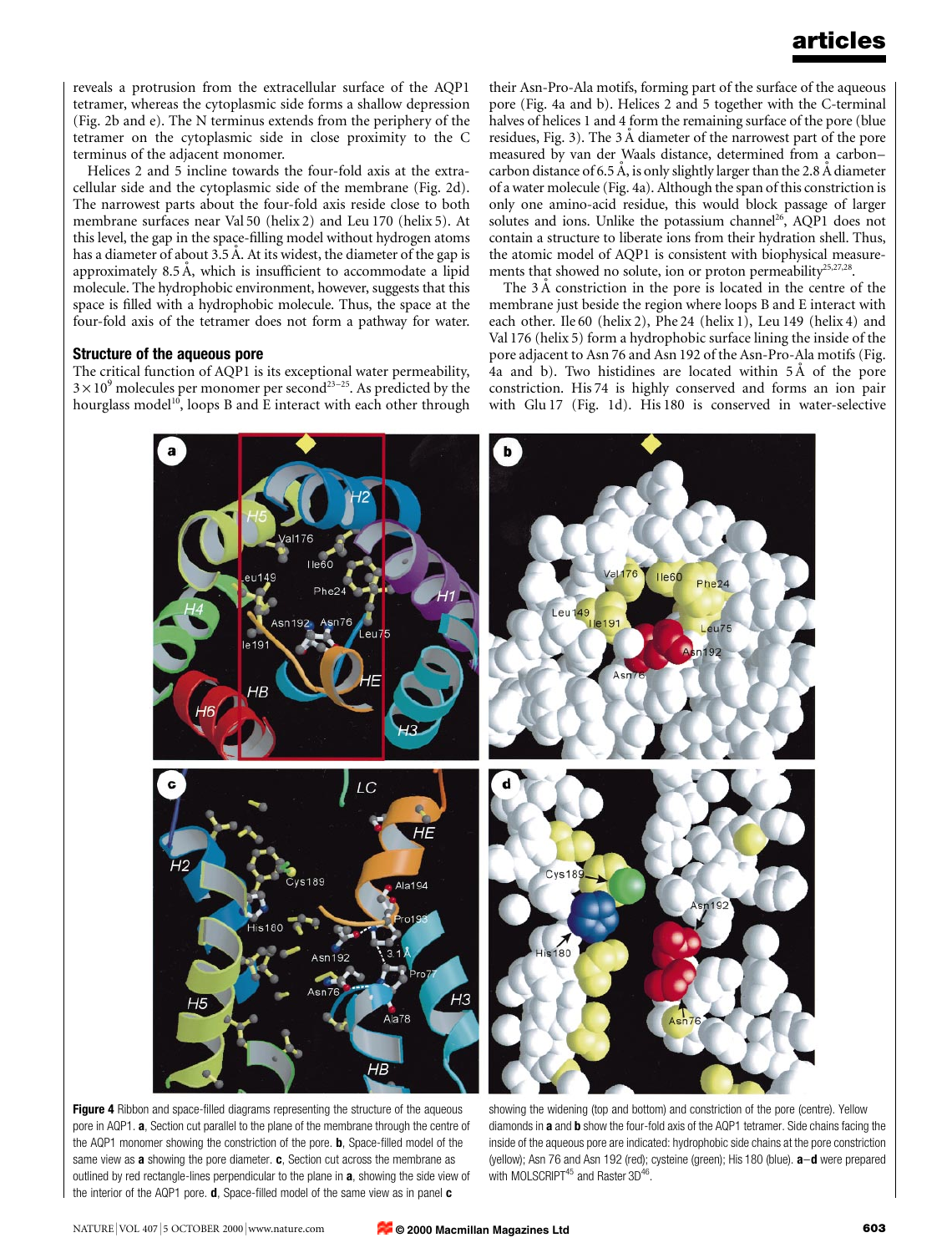members of the aquaporin family but is usually replaced by glycine in homologues permeated by glycerol<sup>20</sup>, suggesting that it plays a specific role in water conductance. Hydrophobicity of the inner pore surface and small axial dimension  $(5 \text{ Å})$  of the constriction are probably of crucial importance for facilitating the exceptionally high water permeability of AQP1.

The free sulphhydryl of Cys 189 in loop E projects into the pore from the extracellular side of the narrowing (Figs 1h, 3, 4c and d) where inhibition of AQP1 water permeation by mercury<sup>29,30</sup> must result from occlusion of the aqueous pathway. As expected for a symmetrical structure, Ala 73, the corresponding residue in loop B, resides at a comparable location on the cytoplasmic side of the narrowing, explaining the inhibition of the double mutant Cys 189 Ser, Ala 73 Cys by mercury<sup>10</sup>.

#### Permeation by water but not protons

As studied in detail with gramicidin A, water can readily cross cell membrane as a continuous unbroken column of molecules within an open pore. This single-file hydrogen-bonded chain of water molecules conducts protons with great efficiency<sup>6</sup>. In contrast, no proton conductance was detected in AQP1 (ref. 25), so the pore must prevent their passage. The mechanism that prevents transfer of protons during rapid water permeation remains an important unanswered question in the structural biology of aquaporins. Blocking proton transfer is believed to require interruption of the continuous chain of hydrogen bonds along a single file of water by hydrogen-binding sites at the pore surface<sup>6</sup>. The hydrogen-bonding energy is about 3 kcal (ref. 31), close to the activation energy for the passage of water through AQP1 (ref. 24), suggesting that breakages of hydrogen bonds are involved in the water flow.

The pore helices HB and HE and the neighbouring Asn residues in the two Asn-Pro-Ala motifs may be critical elements for this process. Short pore helices were also identified in the atomic structure of the potassium channel from Streptomyces lividans<sup>26</sup>. The C-termini of those pore helices point into the large aqueous cavity surrounded by the membrane-spanning helices. In contrast, the AQP1 pore helices are oriented in the opposite direction, the Ctermini facing out. Due to the positive electrostatic field generated by the dipole moments of the pore helices in AQP1, the oxygen atom in a water molecule coming close to the membrane centre orients to the side of the Asn-Pro-Ala motif (Fig. 5a). We note that the shape of the AQP1 pore is the opposite of the pore shape formed by the potassium channel<sup>26</sup>, having a constriction in the centre of the membrane and wide openings at the membrane surfaces. This constriction results in a high dielectric barrier that repels ions, while allowing penetration of neutral solutes.

The pore helices HB and HE are held in the middle of the membrane by van der Waals interactions between the Pro residues of the two Asn-Pro-Ala motifs. Our atomic model suggests hydrogen bonds between the main chain NH groups and the carbonyl groups of the two asparagine residues in the Asn-Pro-Ala motifs, thus capping the N-terminal end of the short pore helices. As a result, the amido groups of Asn 76 and 192 are fixed to extend into the pore at the constriction (Fig. 5). The oxygen atom of the water molecule here will form hydrogen bonds with these amido groups by changing the hydrogen-bonding partner from adjacent water molecules (Fig. 5b). This reorients the two hydrogen atoms of the water molecule at the pore constriction perpendicular to the channel axis because of the arrangement of the molecular orbital for water (Fig. 5c). Thus, the two hydrogen atoms of the water molecule are prevented from forming hydrogen bonds with adjacent water molecules in the single-file column. Because all residues near the constriction are hydrophobic, no hydrogen-bonding partners are provided by the opposite wall of the pore, giving a maximum energy cost of 3 kcal, because only one hydrogen bond relative to bulk water is affected. The water molecule in the pore constriction can form hydrogen bonds via oxygen but not through

hydrogen atoms. Thus, water molecules can permeate the pore with a minimal energy barrier, whereas transfer of protons is blocked by hydrogen-bond isolation from bulk water (H-bond isolation mechanism). Because our analyses were restricted to the resolution of 3.8 Å, no water molecules could be observed. Higher-resolution structural studies may prove our hypothesis if the occupancy of water molecules at the pore constriction is sufficiently high.

#### The aquaporin family

Although our atomic model explains several key features of the AQP1 pore, many open questions remain concerning other members of the aquaporin family. For example, how can the same protein fold account for the extreme water-selectivity of AQP1 and the broad substrate specificity of AQP9 (ref. 32)? How can aquaglyceroporins allow passage of glycerol but be less permeable to water than AQP1? How do anions pass through AQP6 (ref. 33)? What are the molecular mechanisms for regulation of several aquaporins?

The atomic model provides a precedent for modelling other aquaporins by carefully threading their amino-acid sequences along the main-chain fold of AQP1. The models can then be used to make predictions about which residues are important for pore selectivity. Site-directed mutagenesis of key residues in the atomic model of AQP1 will permit assessment of their functional importance. This should open new avenues for investigating the structural determinants of pore specificities in other members of the aquaporin family. Although low-resolution density maps of other aquaporins will provide guidance for modelling, the atomic structures are needed to bring unambiguous identification of the molecular determinants.

Note added in proof: The structure of the glycerol facilitator (GlpF), an aquaglyceroporin from *E. coli*, has now been determined<sup>47</sup>.  $\Box$ 

### Methods

#### Data collection

Two-dimensional crystals of AQP1 were produced as described previously<sup>23</sup>, and prepared



Figure 5 Schematic representations explaining the mechanism for blocking proton permeation of AQP1. a, Diagram illustrating how partial charges from the helix dipoles restrict the orientation of the water molecules passing through the constriction of the pore. **b** and **c** Diagram illustrating hydrogen bonding of a water molecule with Asn 76 and/or Asn 192, which extend their amido groups into the constriction of the pore. The ribbon and ball-stick models in this figure were prepared with MOLSCRIPT $45$ .